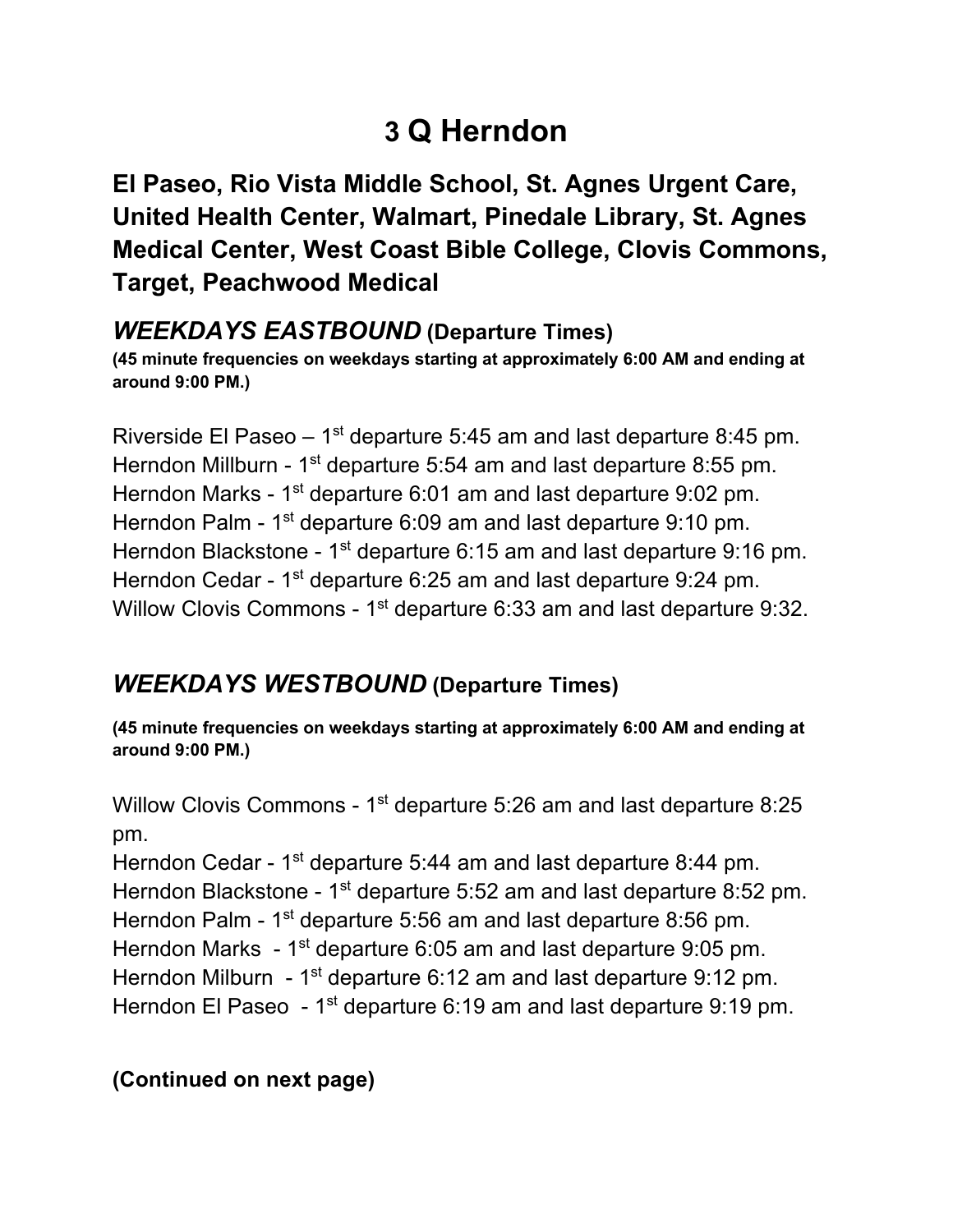# *SATURDAY-SUNDAY EASTBOUND* **(Departure Times)**

 **(45 minute frequencies on weekdays starting at approximately 9:30 AM and ending at around 6:00 PM.)** 

Riverside El Paseo  $-1$ <sup>st</sup> departure 9:30 am and last departure 5:00 pm. Herndon Millburn - 1<sup>st</sup> departure 9:40 am and last departure 5:12 pm. Herndon Marks - 1<sup>st</sup> departure 9:48 am and last departure 5:19 pm. Herndon Palm - 1<sup>st</sup> departure 9:56 am and last departure 5:27 pm. Herndon Blackstone - 1<sup>st</sup> departure 10:02 am and last departure 5:34 pm. Herndon Cedar - 1<sup>st</sup> departure 10:12 am and last departure 5:44 pm. Willow Clovis Commons -  $1<sup>st</sup>$  departure 10:20 am and last departure 5:53.

## *SATURDAY-SUNDAY WESTBOUND (Departure Times)*

 **(45 minute frequencies on weekdays starting at approximately 9:30 AM and ending at around 6:00 PM.)** 

Willow Clovis Commons -  $1<sup>st</sup>$  departure 9:48 am and last departure 6:04 pm.

Herndon Cedar - 1<sup>st</sup> departure 10:08 am and last departure 6:26 pm. Herndon Blackstone - 1<sup>st</sup> departure 10:20 am and last departure 6:36 pm. Herndon Palm - 1<sup>st</sup> departure 10:27 am and last departure 6:41 pm. Herndon Marks  $-1$ <sup>st</sup> departure 10:35 am and last departure 6:50 pm. Herndon Milburn - 1<sup>st</sup> departure 10:42 am and last departure 6:57 pm. Herndon El Paseo - 1<sup>st</sup> departure 10:49 am and last departure 7:04 pm.

#### *Route 3 Herndon transfer points include:*

 El Paso route 20 Palm route 26 Blackstone route 1 Fresno route 32